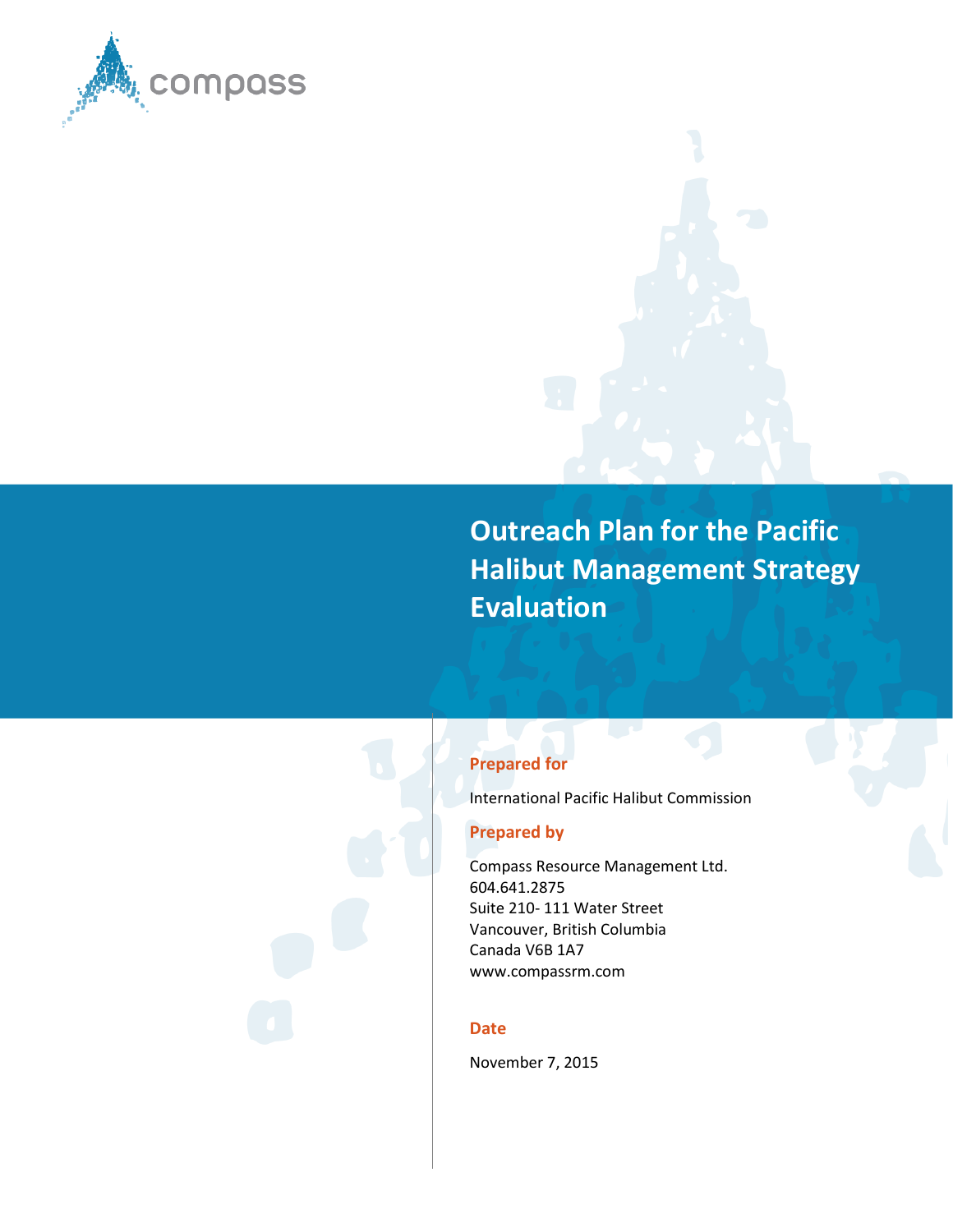#### **Statement of Limitations**

This report has been prepared by Compass Resource Management Ltd ("Compass") and its partners for the exclusive use and benefit of the International Pacific Halibut Commission ("Clients"). This document represents the best professional judgment of Compass, based on the information available at the time of its completion and as appropriate for the scope of work. Services were performed according to normal professional standards in a similar context and for a similar scope of work.

#### **Copyright Notice**

These materials (text, tables, figures and drawings included herein) are copyright of Compass Resource Management Ltd. The Clients are permitted to reproduce the materials for archiving and distribution to third parties only as required to conduct business specifically related to the scope of this study. Any other use of these materials without the written permission of Compass Resource Management Ltd. is prohibited.

#### **Acknowledgments**

We would like to recognize MSAB members, observers, and IPHC staff for the time they provided us during interviews, and we would like to acknowledge IPHC staff (Leaman, Keith) and MSAB co-chairs (Keizer, Culver) for their helpful comments in the preparation of this strategy.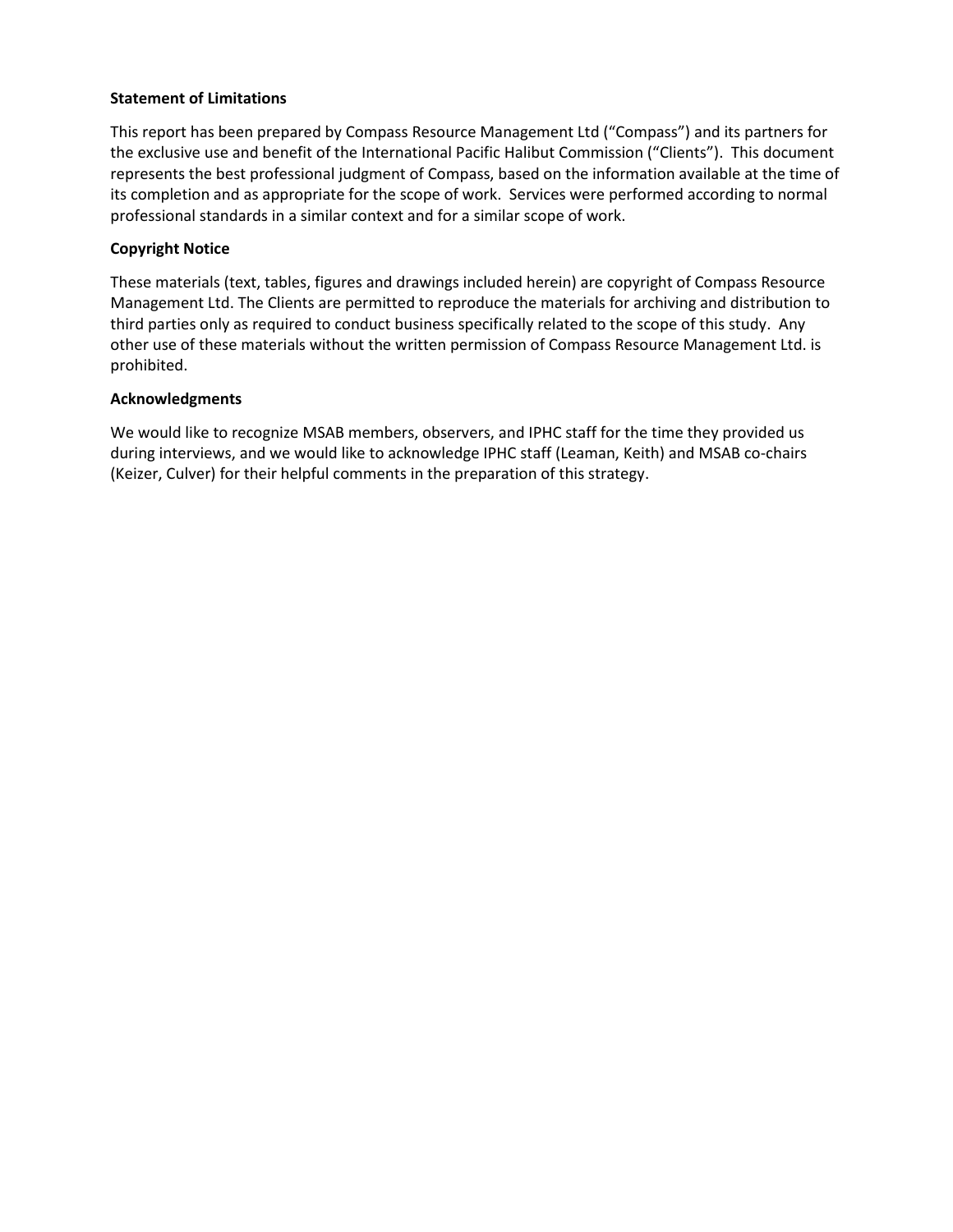

# **Contents**

| $\mathbf{1}$ |  |  |  |  |  |
|--------------|--|--|--|--|--|
| 2            |  |  |  |  |  |
| 3            |  |  |  |  |  |
| 4            |  |  |  |  |  |
| 4.1          |  |  |  |  |  |
| 4.2          |  |  |  |  |  |
| 4.3          |  |  |  |  |  |
| 5            |  |  |  |  |  |
| 5.1          |  |  |  |  |  |
| 5.2          |  |  |  |  |  |
| 5.3          |  |  |  |  |  |
| 5.4          |  |  |  |  |  |
| 5.5          |  |  |  |  |  |
| 5.6          |  |  |  |  |  |
| 5.7          |  |  |  |  |  |
| 5.8          |  |  |  |  |  |
| 5.9          |  |  |  |  |  |
| 5.10         |  |  |  |  |  |
| 5.11         |  |  |  |  |  |
| 5.12         |  |  |  |  |  |
| 5.13         |  |  |  |  |  |
| 6            |  |  |  |  |  |
|              |  |  |  |  |  |
|              |  |  |  |  |  |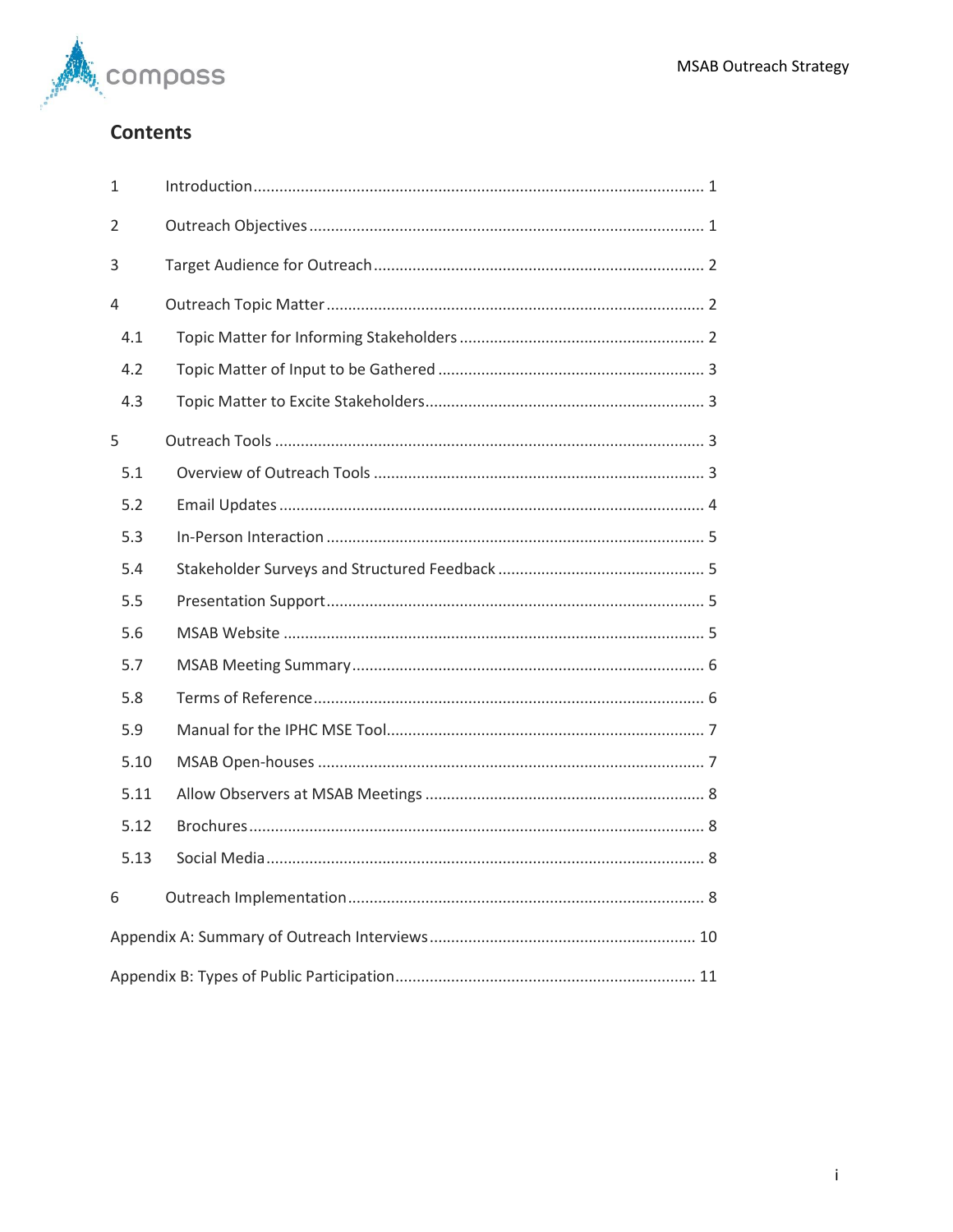

# **Tables**

| Table 1. Outreach tools by audience and objectives that each tool can address 4       |  |
|---------------------------------------------------------------------------------------|--|
| Table 2. Outreach activities consistent with moderate incremental outreach effort.  8 |  |
| Table 3. The public participation spectrum of the International Association for       |  |
|                                                                                       |  |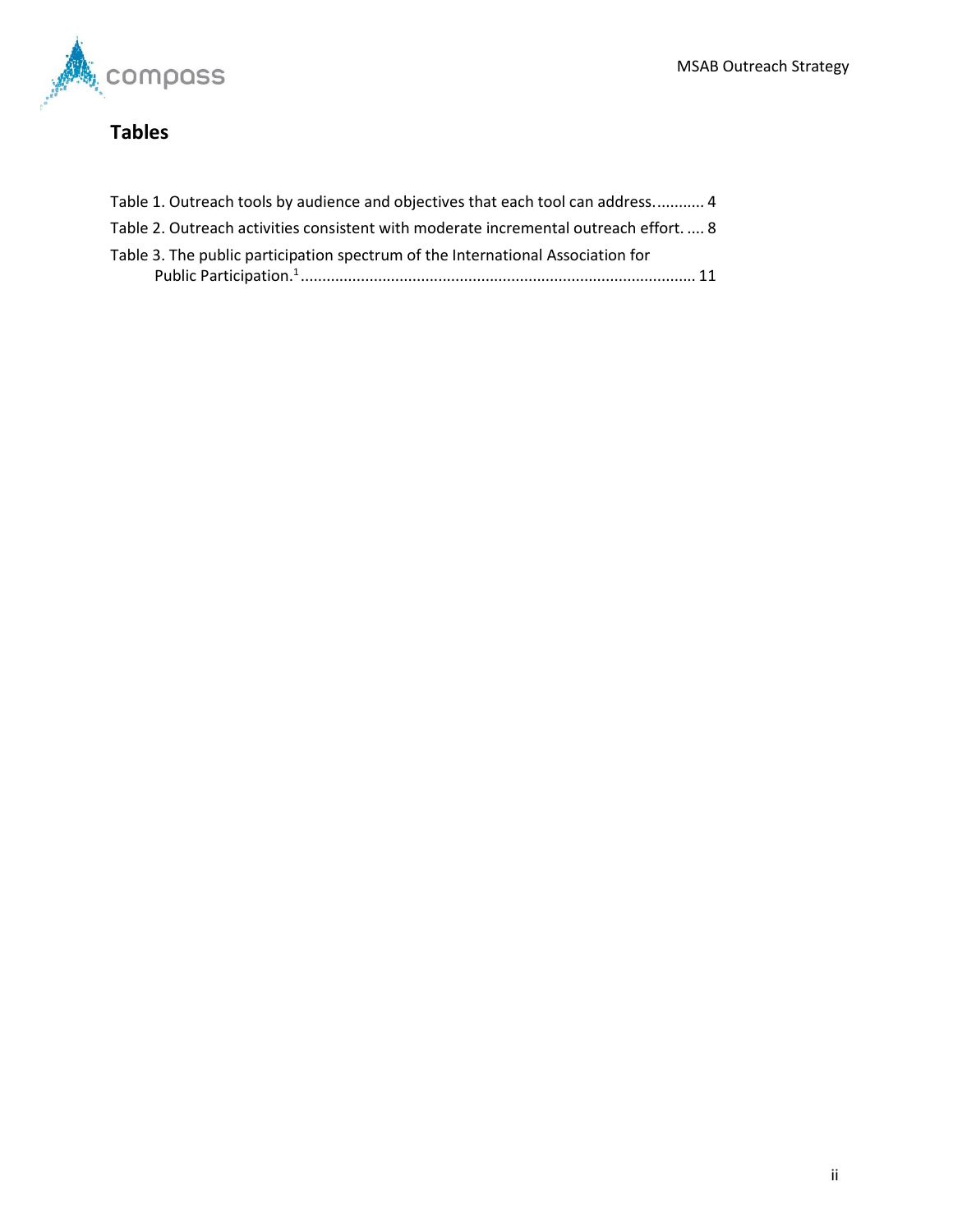

## <span id="page-4-0"></span>**1 Introduction**

A key component of a management strategy evaluation (MSE) process is engagement with stakeholders involving both the conveying of information to them and the gathering of input from them. Good engagement between the Management Strategy Advisory Board (MSAB) and its stakeholders during the MSE process will help ensure that stakeholders understand, contribute to, and support the outcomes of the process. The MSAB currently engages with its stakeholders in an ad hoc fashion; this outreach plan is intended to support improved and coordinated engagement.

The MSAB outreach plan described here in this document concerns:

- *why* stakeholders should be engaged (i.e., outreach objectives);
- *who* the MSAB should engage (i.e., the target audience);
- *what* content is delivered and *what* feedback is gathered (i.e., outreach topic matter); and
- *where* and *when* and *how* to engage this audience (outreach tools and implementation).

The plan was developed based upon our review of MSAB documentation, interviews with MSAB members in September 2015, discussions with the MSAB during our presentation of a draft outreach plan at the October  $1<sup>st</sup>$  and  $2<sup>nd</sup>$  2015 MSAB meeting, reviews of outreach strategies used by other similar organizations, and comments from IPHC staff and MSAB co-chairs. A summary of key feedback from our interviews with MSAB members is presented in Appendix A.

Note, though, that the strategy presented in this document is solely Compass' recommendation for outreach. Compass advises the MSAB to continue to shape its outreach activities based upon further discussions amongst itself and over time as experience in the MSE and with outreach itself is accumulated.

# <span id="page-4-1"></span>**2 Outreach Objectives**

Consistent with the goals of MSE, the interests of the MSAB, and international principles of stakeholder engagement (see Appendix B), MSAB outreach should seek to:

- 1. inform stakeholders of MSAB activities and progress in a timely and consistent manner and with the appropriate amount and type of information;
- 2. gather stakeholder input on MSE issues important to stakeholders and be responsive to this input; and
- 3. excite stakeholders about the MSE process, stimulate their engagement in the process, and foster positive relationships between the MSAB and stakeholders.

The first objective is about getting information out to stakeholders, the second about bringing information back into the MSE process, and the third about making the MSE process a positive force in the Pacific Halibut community.

It's important to note that the three objectives are inter-related. The first objective is a foundation for the next two, as good input rests upon a sound understanding of the MSE process, and stakeholder sentiment towards the MSE process is a function of what they know about the process. The third objective also rests upon successful implementation of the second objective, as stakeholders will only have a positive sentiment towards the MSE process if they feel that they are being properly involved in the process.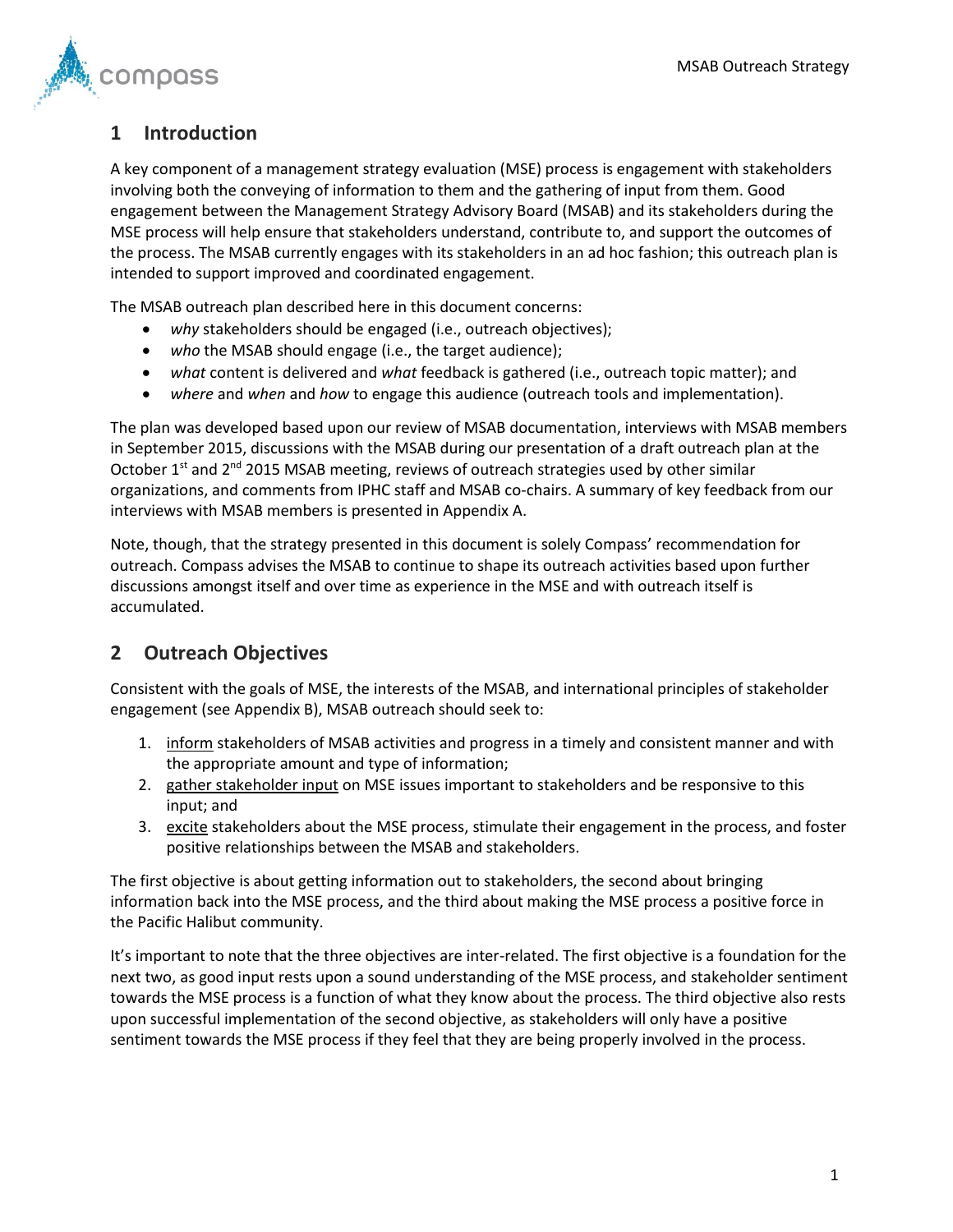

# <span id="page-5-0"></span>**3 Target Audience for Outreach**

Stakeholders of the Pacific Halibut MSE process are all those parties who have a stake in the outcome of the MSE process. It is these stakeholders that form the target audience for outreach.

To determine who these parties are, the basic questions the MSAB can ask itself are: who would want to know what we're doing, who has important information that will be helpful in our MSE, and who will our recommendations to the IPHC affect?

With these questions in mind, stakeholders for MSE outreach include:

- harvesters (commercial, Tribal/First Nations, and recreational), including harvesters of nondirected fisheries,
- processors,
- regulators, and
- conservation, community development, and other non-governmental organizations (NGOs) focused on fishery issues.<sup>1</sup>

All of these stakeholder groups except NGOs and non-directed harvesters are currently represented on the MSAB by board members. However, it is important to remember that it is the constituents of these stakeholder groups – the people represented by board members – that are the target audience for outreach. As discussed in the October  $1<sup>st</sup>$  and  $2<sup>nd</sup>$  2015 meeting, MSAB outreach should be focused on stakeholder constituents, i.e., the grassroots, and engagement with regulators and stakeholder groups themselves should go through IPHC communication channels unless otherwise decided by the IPHC.

### <span id="page-5-1"></span>**4 Outreach Topic Matter**

 $\overline{\phantom{a}}$ 

The three objectives of informing, gathering input, and exciting stakeholders shape the topic matter of outreach. The topic matter presented below by objective should form the content of outreach materials, whether written or spoken.

### <span id="page-5-2"></span>**4.1 Topic Matter for Informing Stakeholders**

Stakeholders should be informed of several fundamental characteristics of the MSE process and the MSAB so that stakeholders know what the MSE and MSAB are. More specifically, stakeholders should be informed of: the overall objectives of MSE; who the MSAB is, and what its role is; and who sits on the MSAB, how decisions are made within the MSAB, and the MSAB's role in Halibut fishery management. As the MSE progresses, stakeholders should be informed of key decisions, outputs, and results such as: fishery management objectives; the types of management procedures that are being evaluated; evaluation results; and recommendations to the IPHC. At times it may also be beneficial to inform stakeholders of key issues facing the MSAB so that stakeholders have context for MSAB activities, such as bycatch impacts on stock dynamics.

The MSAB should be cautious about trying to pass on too much information to stakeholders, though. It is less important for technical details and mundane aspects of the MSE process and MSAB to be shared; communications to stakeholders should be concise and focused on what really matters to stakeholders, as too much information can dilute key messages but also make engagement with the MSAB onerous.

<sup>1</sup> Scientists and other technical experts with skills, knowledge, and expertise in MSE-related matters might also be the target of outreach if circumstances arise where these people might benefit from being kept abreast of MSAB activities or if these people might have input that is valuable to the MSAB.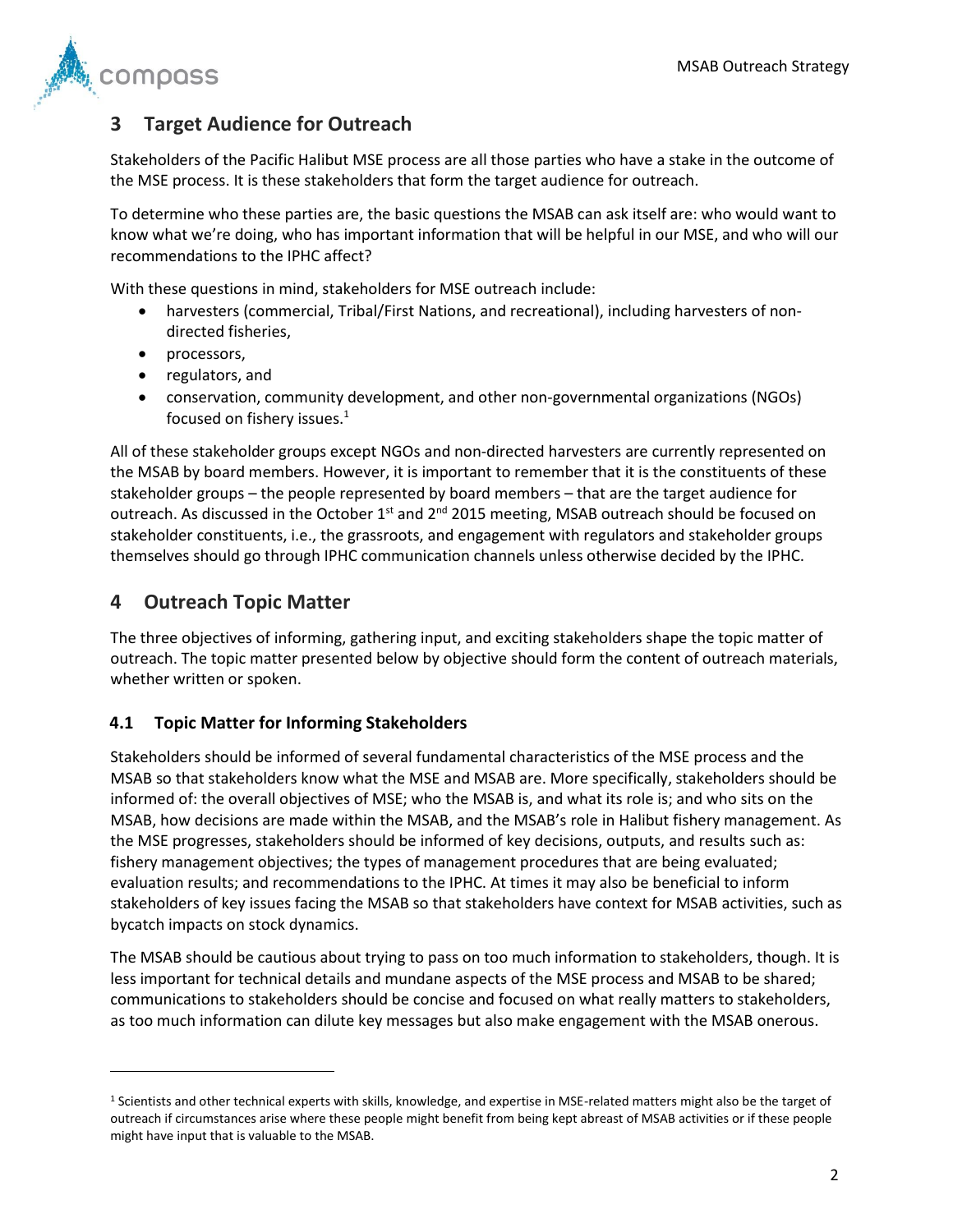

### <span id="page-6-0"></span>**4.2 Topic Matter of Input to be Gathered**

Providing thoughtful input takes effort, and so the MSAB should focus on gathering input from stakeholders only when necessary. Gathering input consumes MSAB (and potentially IPHC) resources, but also consumes stakeholders' time and energy. However, stakeholders are stakeholders because they have a stake in the outcome, and therefore they will want at times to influence the MSE process and see that their input is being used. If stakeholders don't feel that they have the opportunity to influence the outcome of the MSE and don't feel that the MSAB is responsive to their input stakeholders may become disinterested at best or hostile at worst to the MSAB.

So when is it the right time to gather stakeholder input? The answer is multi-dimensional and is about ensuring that the MSE process rests upon the highest quality information possible, but also about promoting and living up to the ideals of democracy, transparency, and accountability. Stakeholders can provide information that the MSAB doesn't have, such as on-the-ground knowledge about how well a management procedure might or might not work, and so the MSAB should seek out stakeholder input to improve the MSAB's information base. Stakeholders will also want to have their voices heard. The most important time for providing a space for this voice is when subjective items – such as fishery objectives or trade-offs between management procedures – are being considered to ensure that evaluation is consistent with stakeholder interests and values.

As highlighted in Appendix B, the extent and role of stakeholder input is a function of how engaged the MSAB wants stakeholders to be in the MSE process, and how engaged stakeholders want to be involved. Lesser engagement means that input is sought at more limited times, and more engagement translates increasingly towards stakeholder decision-making power. Our understanding is that stakeholder engagement should be at a level somewhere in the middle of the spectrum, with engagement focused on consulting and involving stakeholders over strategic items and at important decision points, but the MSAB may wish to discuss the appropriate role of stakeholders in the MSE process further.

### <span id="page-6-1"></span>**4.3 Topic Matter to Excite Stakeholders**

Exciting stakeholders about the MSE process, or 'creating buzz', is a third objective of MSAB outreach. This buzz is grounded in stakeholders having both a good understanding of the MSE process (especially its possibilities for positive change in the fishery) and a feeling that the process is interested in their views and is responsive to their input. Therefore, the topic matter relevant to the third objective is what is already described: passing on the right information to stakeholders so that stakeholders know what the MSE process and MSAB are about and doing, and gathering input from stakeholders on the things that really matter to stakeholders. Additionally, though, the MSAB should be sure to convey exciting information to stakeholders, such as important milestones reached and successes achieved, but also how the MSAB has used stakeholder input to shape the MSE process.

### <span id="page-6-2"></span>**5 Outreach Tools**

### <span id="page-6-3"></span>**5.1 Overview of Outreach Tools**

The MSAB currently employs several outreach tools including: using the MSAB website to provide access to MSAB documents and meeting materials; board members sending emails to stakeholder constituents; and board members engaging in informal "dock talk" discussions with stakeholders constituents. These tools are unlikely to be sufficient in terms of achieving MSAB outreach objectives.

To improve engagement the MSAB can modify their use of existing outreach tools and begin to use several additional outreach tools. [Table 1](#page-7-1) cross-references outreach tools with audiences and outreach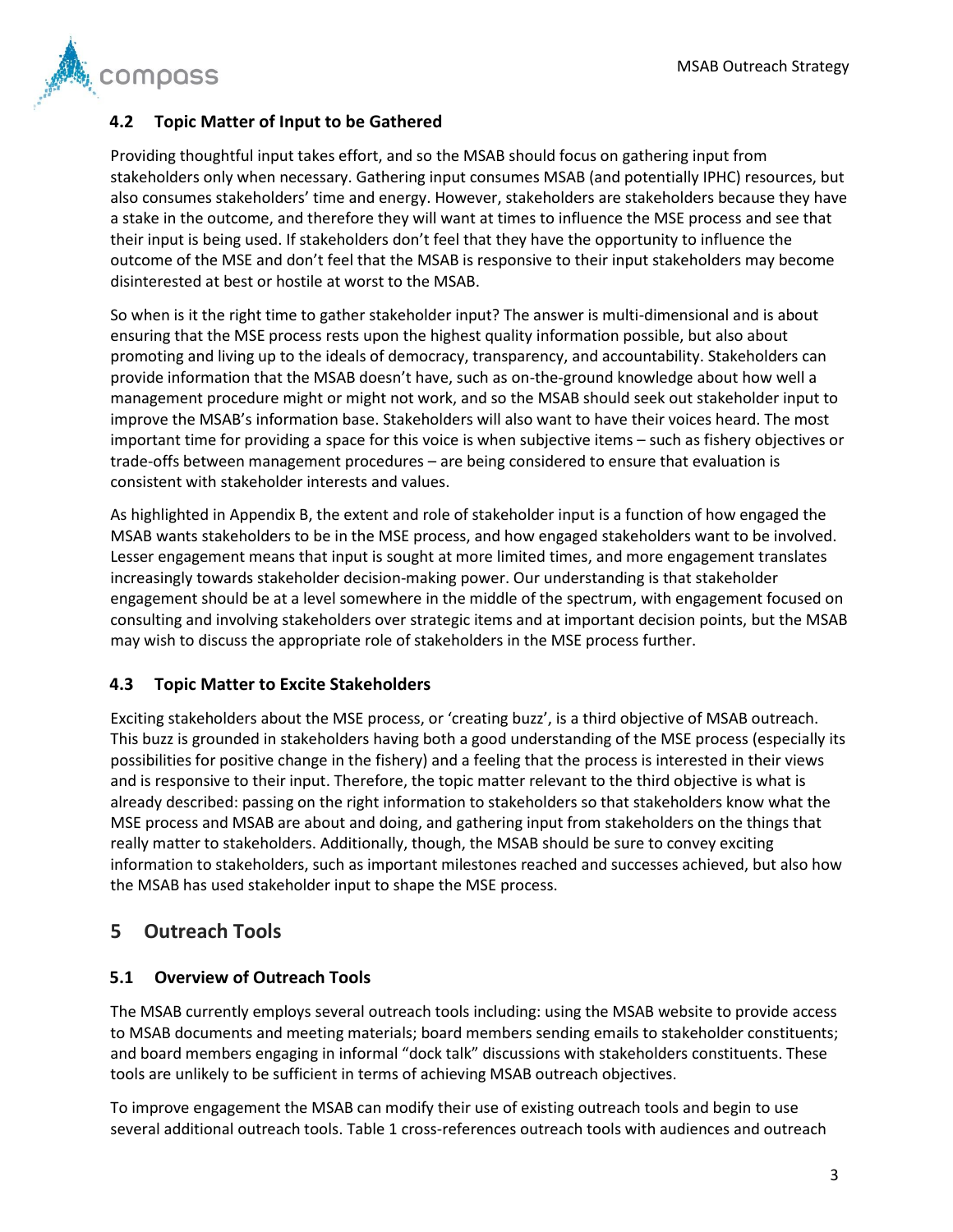

objectives, and the following subsections describe how these tools might be employed by the MSAB in its outreach activities. Note that some tools are 'active' in that they entail the MSAB actively contacting, and in some cases gathering information from, stakeholders, while other tools are 'passive' in that information is simply provided to whoever seeks it. Active forms of outreach are in general more effective at building relationships and also have the benefit of giving the MSAB the ability to respond and correct misunderstandings and misgivings about the process, but passive forms of outreach are still helpful as they help inform stakeholders and help build relationships by demonstrating transparency and an interest in engaging stakeholders.

| <b>Outreach Tool</b>    | <b>Audience</b>               | <b>Relevant Outreach Objectives</b> |                            |                             |  |  |
|-------------------------|-------------------------------|-------------------------------------|----------------------------|-----------------------------|--|--|
|                         |                               | Objective #1: Inform                | <b>Objective #2: Input</b> | <b>Objective #3: Excite</b> |  |  |
| Emails from board       | constituents of MSAB          | ✓                                   |                            |                             |  |  |
| members                 | member representatives        |                                     |                            |                             |  |  |
| In-person interaction   | constituents of MSAB          | ✓                                   | ✓                          | ✓                           |  |  |
|                         | member representatives        |                                     |                            |                             |  |  |
|                         | all stakeholders, i.e.,       |                                     |                            |                             |  |  |
|                         | constituents of MSAB          |                                     |                            |                             |  |  |
| Stakeholder surveys and | member representatives        |                                     |                            |                             |  |  |
| structured feedback     | but also constituents of      | ✓                                   |                            | ✓                           |  |  |
|                         | other stakeholder groups      |                                     |                            |                             |  |  |
|                         | not represented on            |                                     |                            |                             |  |  |
|                         | <b>MSAB</b>                   |                                     |                            |                             |  |  |
| Presentation support    | <b>MSAB</b> members           | ✓                                   |                            | ✓                           |  |  |
| MSAB website            | Pacific Halibut               | ✓                                   | $\checkmark$               | ✓                           |  |  |
|                         | stakeholders and public       |                                     |                            |                             |  |  |
| MSAB meeting summary    |                               |                                     |                            |                             |  |  |
| (including executive    | all stakeholders              | ✓                                   |                            | ✓                           |  |  |
| summary)                |                               |                                     |                            |                             |  |  |
| Terms of reference      | <b>MSAB</b> members (existing | ✓                                   |                            |                             |  |  |
|                         | and new)                      |                                     |                            |                             |  |  |
| <b>MSE Tool manual</b>  | <b>MSAB</b> members (existing | ✓                                   |                            |                             |  |  |
|                         | and new)                      |                                     |                            |                             |  |  |
| Open-house              | all stakeholders and          | ✓                                   | ✓                          | ✓                           |  |  |
|                         | public                        |                                     |                            |                             |  |  |
| Allow observers at MSAB | stakeholders not already      | ✓                                   | ✓                          | $\checkmark$                |  |  |
| meetings                | represented on MSAB           |                                     |                            |                             |  |  |
| <b>Brochures</b>        | all stakeholders and          | ✓                                   |                            | ✓                           |  |  |
|                         | public                        |                                     |                            |                             |  |  |
| Social media            | all stakeholders and          | ✓                                   | ✓                          | ✓                           |  |  |
|                         | public                        |                                     |                            |                             |  |  |

<span id="page-7-1"></span>**Table 1. Outreach tools by audience and objectives that each tool can address.**

### <span id="page-7-0"></span>**5.2 Email Updates**

Board members currently email their constituents on an ad hoc basis using content written by the board members that use this outreach tool. This tool can be improved through wholesale adoption by all board members and the use of consistent content, formatting, and timing. Alternatively, the MSAB could gather an email list, develop a template for email updates, agree upon email content, and then designate a single person to send emails at designated times to the entire list of email addresses. Content could be derived from meeting summaries, and emails could be timed to go out following meetings and other major events such as when milestones are reached in the MSE process.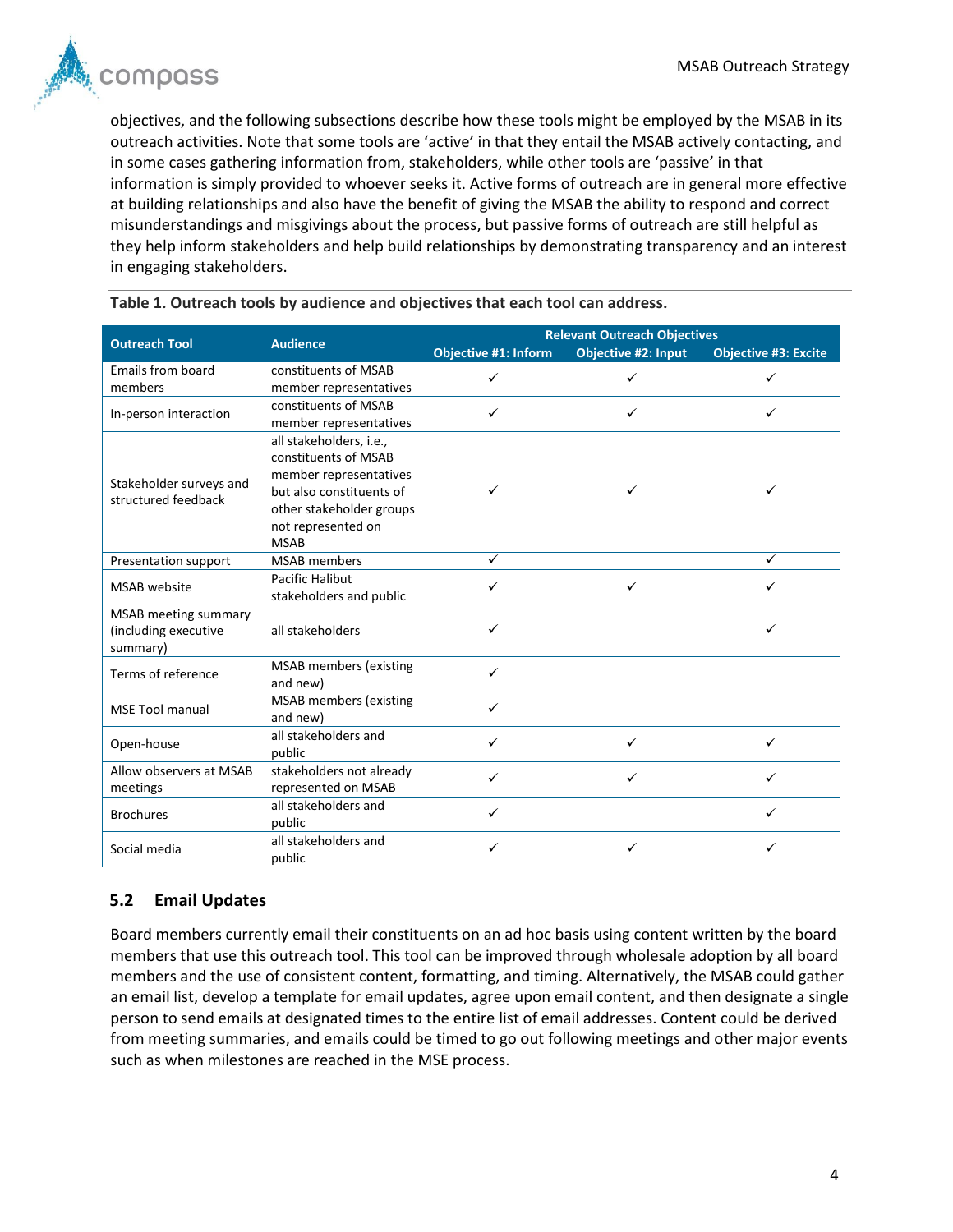

### <span id="page-8-0"></span>**5.3 In-Person Interaction**

Some board members currently engage with their constituents at natural gathering points, such as docks ("dock talk"), fishing meetings (e.g., annual IPHC meetings), or elsewhere. This tool can be helpful at spreading information and building relationships, but the MSAB can lose control of the messages being passed on if there is no plan ahead of time among MSAB members for what information is passed on and how. This tool can be improved through wholesale adoption by all board members and the use of consistent messaging and timing. As with email updates, content could be derived from meeting summaries, and this interaction could be timed to follow meetings and other major events such as when milestones are reached in the MSE process.

### <span id="page-8-1"></span>**5.4 Stakeholder Surveys and Structured Feedback**

As the MSE progresses and the MSAB identifies topics that may benefit from input of stakeholders – such as with respect to trade-offs or appropriate management procedures – the MSAB should consider using surveys or other means to gather input from stakeholders in a structured fashion. Surveys and similar tools gather input, but depending on how they are written and carried out they can also help inform and excite stakeholders. There are numerous online survey tools that could be used to engage with stakeholders, such as Survey Monkey, but the MSAB could also gather information by emailing a short list of questions to stakeholders or by developing and emailing a more lengthy Microsoft Word-based survey document (with answering structured using form controls), hosting a poll on the MSAB website on key questions, conducting telephone interviews, or gathering input at meeting booths. To maximize participation, the MSAB should limit the extent to which stakeholders are requested to provide input, both in terms of how often input is sought and in terms of the number of questions and degree of effort required to respond to individual surveys.

### <span id="page-8-2"></span>**5.5 Presentation Support**

MSAB members make presentations from time-to-time to the IPHC and may at times present to stakeholder groups. The MSAB can provide support to members making presentations by providing: a powerpoint template; ready access to key content (e.g., overview of the MSE process, graphics illustrating the MSE process, slides with content on objectives and management procedures, information on milestones reached, etc.); and editing support (i.e., other board members and staff offering to review and comment on draft slide decks). The MSAB could use its existing online storage site to store presentation resources.

### <span id="page-8-3"></span>**5.6 MSAB Website**

The IPHC currently hosts pages on the MSAB with content on the role of the MSAB, its membership, meetings (including links to YouTube recordings of meetings), and related reference documents. These pages can be improved through some modifications to its structure and with the posting of some additional content.

- 1. Improve content on the **"Management Strategy Advisory Board"** homepage. This page could be improved by adding content regarding:
	- MSE and MSAB objectives, thus covering generic objectives of MSE processes but also the specific objectives of the MSAB with respect to improving management of Pacific Halibut;
	- the timeline of the MSE process, and key milestones for the Pacific Halibut MSE (including indication of where the MSE is currently at; this portion of the page would require updating over time);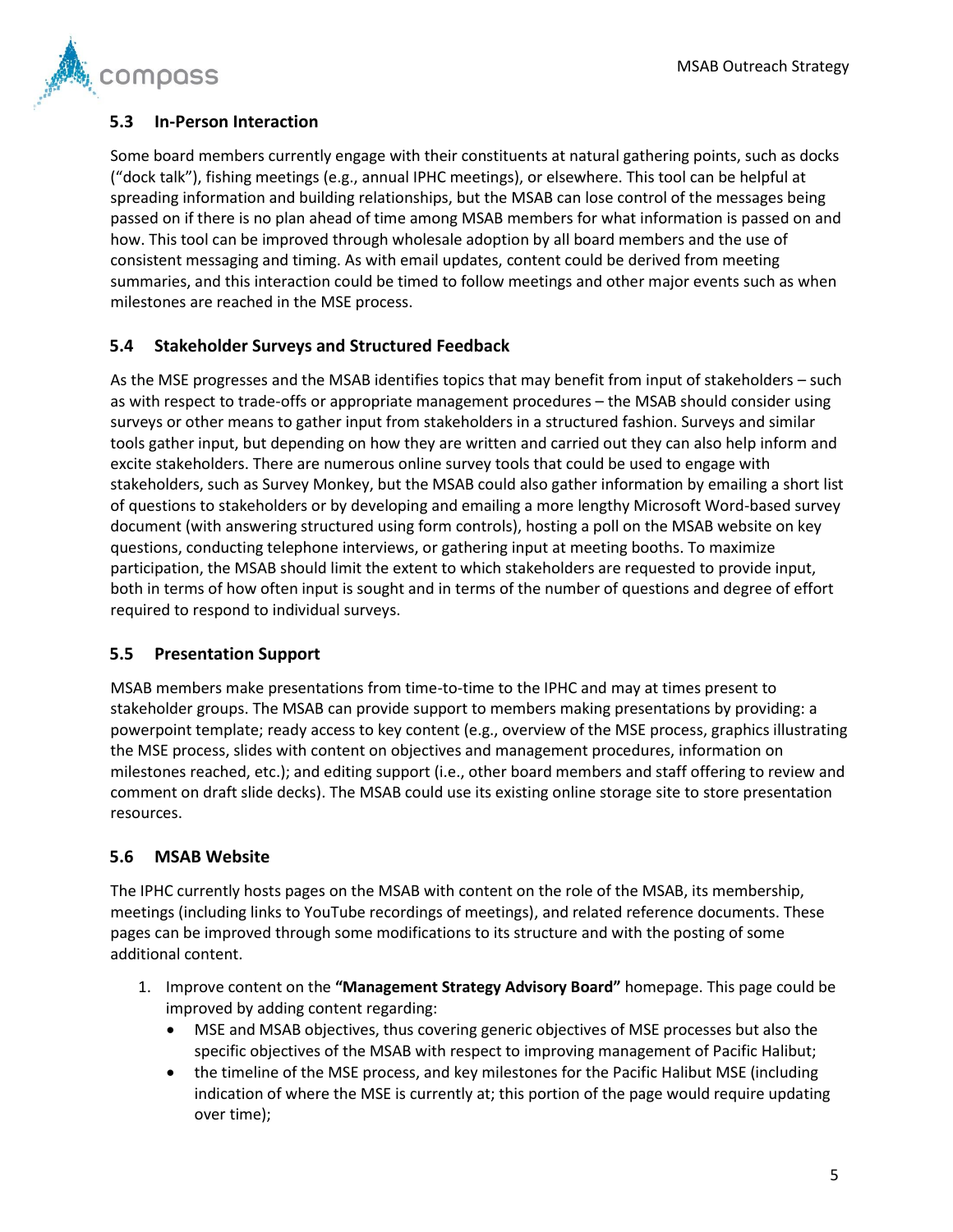

- overview information on the MSAB meeting cycle and how the MSAB makes decisions; and
- how the MSAB interacts with other IPHC advisory bodies (this could take advantage of a diagram shown by Bruce Leaman at the October 1<sup>st</sup> and 2<sup>nd</sup> 2015 meeting).
- 2. Add a new page titled **"More Information About the Pacific Halibut MSE"**. This page could present more detailed information on:
	- performance measures;
	- management procedures under consideration; and
	- the IPHC MSE Tool (what it is and how it is being used, and if a user manual is developed for the Tool this page could include a hyperlink to the manual) and sample evaluation results.
- 3. Rename the current page entitled "MSE References" to the more commonly used title **"Links"**. On this Links page rename some of the important reference material links so that the content within the document is more apparent to the user (some of the MSAB members we interviewed found it difficult to find particular reference documents). For example, the link titled "MSE Discussion Paper" contains much of the information we would expect to see in a MSAB Terms of Reference, and the link title "Harvest policy 2007 (RARA paper)" could be elaborated upon to further explain the content. Also, where multiple references are provided under a title the references could be ordered in terms of importance and relevance, or in terms of complexity, and this ordering could be explained on the page. As well, viewers could benefit from a section regarding important IPHC research results, stock assessments, and other committee reports relevant to the MSE.
- 4. Add a new page called **"MSAB Governance"**. Under this link readers would be able to access a web-formatted version of the MSAB Terms of Reference (ToR; see section [5.8](#page-9-1) below). At present most governance information is spread throughout past presentations, meetings minutes, and other MSAB documents, making it challenging for interested parties to understand the MSAB and its role.
- 5. Under **"MSAB Meetings"** announce upcoming meetings and the topics of these meetings in addition to what is currently provided on this page.

It may be useful to also develop a "**Current Issues"** page that acts as a place to summarize and highlight the most pressing issues facing the MSAB and how these issues are being addressed by the Board, though this page would require periodic updating.

### <span id="page-9-0"></span>**5.7 MSAB Meeting Summary**

The MSAB should continue to write and publish meeting summaries as is but improve the summaries in two ways. First, summaries should be published within a short time after meetings are complete, perhaps within a month of meetings. Second, an executive summary of the meeting summary should be developed to provide board members with a quick overview of the more detailed summary (this could be the basis for outreach tools such as email updates and in-person interaction).

#### <span id="page-9-1"></span>**5.8 Terms of Reference**

Terms of reference (ToR) are useful means of documenting a body's purpose and objectives, membership, decision-making, and other procedures and characteristics. The MSAB's ToR are presently spread across a variety of meeting and other documents and as such are not gathered into one place. As well, certain things such as decision-making procedures have not yet been articulated.

We suggest that a ToR be developed and include the following information, including topics not typically captured in ToRs but that would be useful to have documented in the same locale: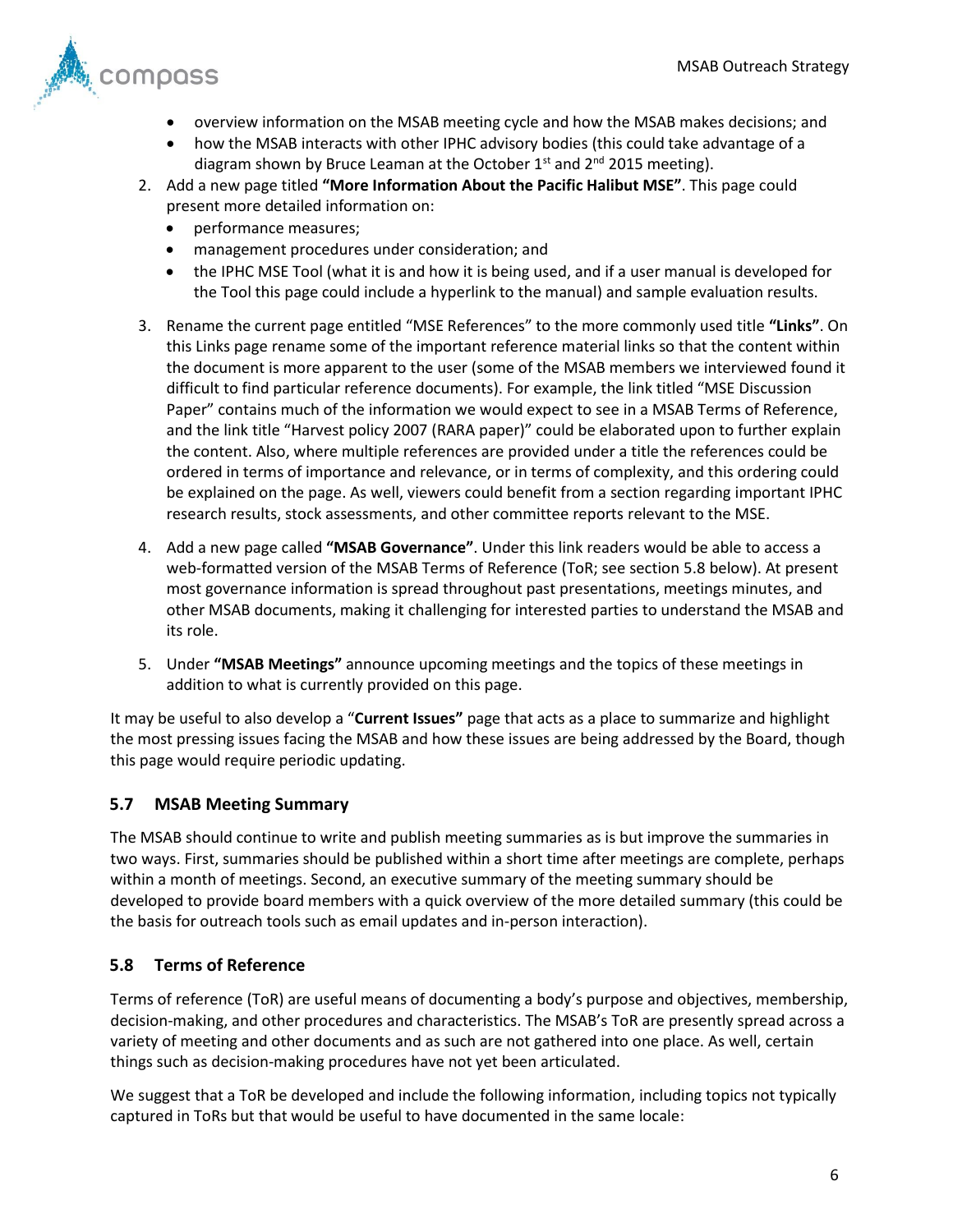

- 1. Context
	- $\circ$  overview statement on the need for improved management of Pacific Halibut
	- o issues that the MSAB aims to address
	- o list of relevant fisheries law and policy
	- o list of stakeholders
	- o generic objectives of MSE processes
- 2. MSAB Organization
	- o MSAB membership
	- $\circ$  roles and responsibilities of board members and others involved (such as IPHC staff, observers, outside contractors, and guest participants and observers)
	- o decision making procedures
	- $\circ$  brief description of how the MSAB interacts with the IPHC, other IPHC advisory bodies, and other stakeholder groups
- 3. MSE Objectives and Process
	- o objectives of the Pacific Halibut MSE and MSAB
	- o objectives for the fishery and related performance measures
	- o MSE process timeline and milestones
	- o description of MSE model and other main tools being used in MSE
- 4. MSAB Outreach
	- o objectives of outreach
	- o outreach audience
	- o description of main outreach tools

### <span id="page-10-0"></span>**5.9 Manual for the IPHC MSE Tool**

The MSE Tool is playing a critical role in the MSE process, yet the tool is not readily-accessible for all users, especially newcomers. Written for the layperson, a manual would help users more easily understand and use the tool. The table of contents for the manual may include:

- o an introduction outlining the purpose of the tool;
- o step-by-step instructions on how to use the tool;
- o a description of tool limitations and assumptions;
- $\circ$  a summary of the management questions the tool is and isn't well-suited to answer;
- $\circ$  summary results and brief discussions of a small number of "typical" parameter changes to the tool to help illustrate the tool's capabilities and functionality and aid users in understanding how to use the tool; and
- o frequently-asked questions.

### <span id="page-10-1"></span>**5.10 MSAB Open-houses**

Open-houses, where stakeholders not directly involved in the MSE can learn about the MSE and interact with MSAB members, could be a useful form of outreach in the future when the MSAB has reached an important milestone and achieved progress on topics that are interesting to the wider Pacific Halibut stakeholder base. Open-houses could be hosted in Seattle, Vancouver, or elsewhere, and could be held in conjunction with the annual IPHC meeting or other major fishery and fish management events. Openhouses could be used to inform stakeholders but also gather feedback. This tool would require the development of interesting display material and would benefit from the attendance of MSAB members to interact with stakeholders. Importantly, though, any use of this outreach tool should respect the fact that the MSAB is but one advisory body to the IPHC and that it is typically the IPHC's role, and not that of its advisory boards, to interact with the public.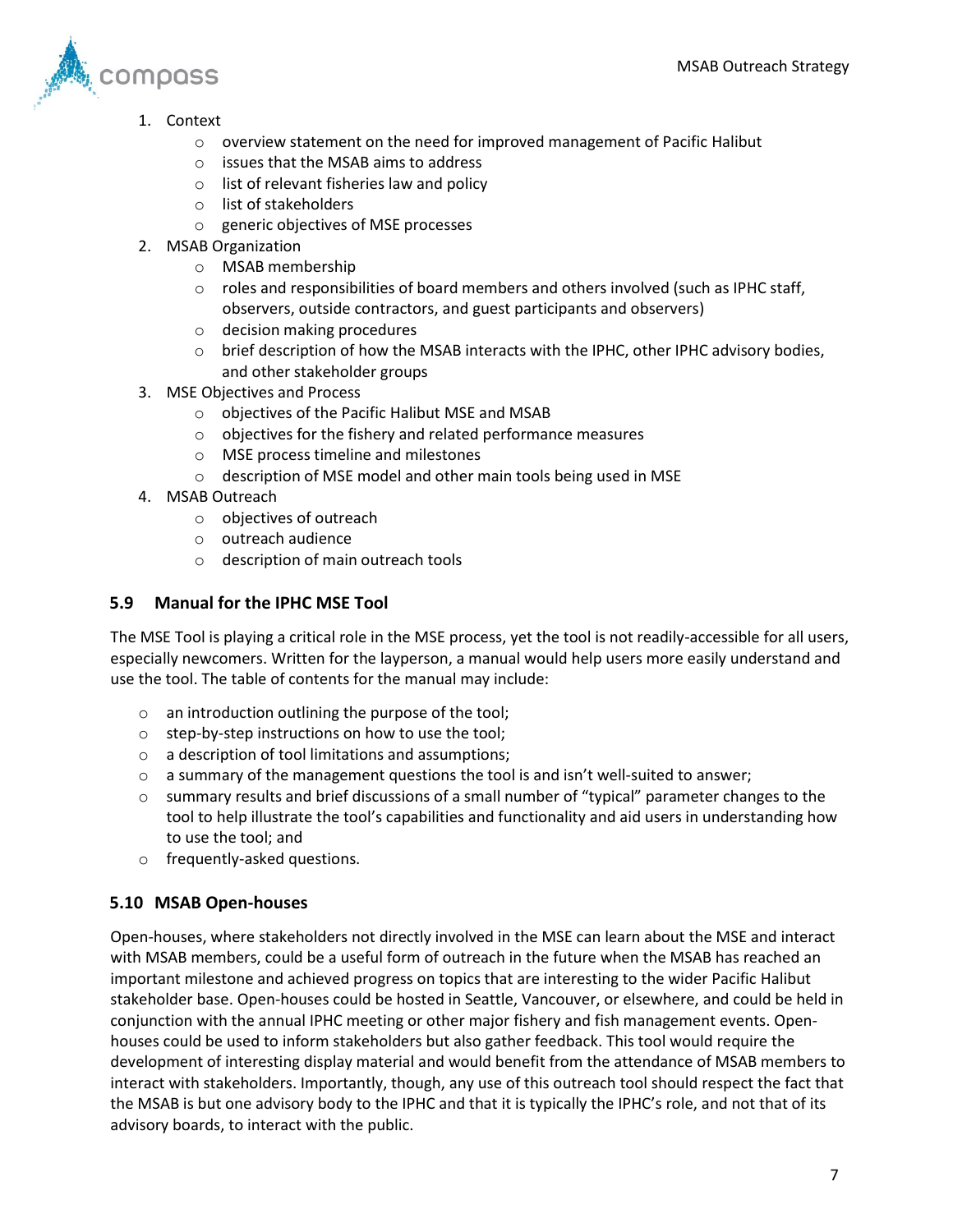

#### <span id="page-11-0"></span>**5.11 Allow Observers at MSAB Meetings**

To provide transparency to stakeholders interested in the MSE process, but also as a means of involving stakeholders with particularly relevant information (e.g., bycatch harvester), MSAB meetings could be opened up to a wider audience of observers. Depending on the meeting, meeting session, and observer, observers could also be granted full participation rights.

#### <span id="page-11-1"></span>**5.12 Brochures**

To assist with in-person interactions and for use in open-houses, the MSAB could create brief, colourful, and informative brochures for handing out to interested persons. The brochures would cover the basic information presented on the website about pressing issues facing the Halibut fishery, what the MSE and MSAB are and are hoping to achieve, the main steps in the MSE process, how stakeholders can get involved, and contact information for the MSAB.

#### <span id="page-11-2"></span>**5.13 Social Media**

The IPHC currently uses social media, but not for MSE- and MSAB-related matters. However, given the popularity of social media with some people, and the interactive possibilities of the medium, the MSAB might give consideration to using social media in the future, such as when input is needed or when the MSE has reached an important milestone.

### <span id="page-11-3"></span>**6 Outreach Implementation**

At the October  $1<sup>st</sup>$  and  $2<sup>nd</sup>$  2015 MSAB meeting, Compass presented board members with three outreach plan options differentiated in terms of level of incremental effort. Following discussion several members indicated that moderate incremental effort was desirable though outreach should match where the MSAB is in the MSE process (note that the MSAB was not formally canvassed for an official position in the meeting on what level of incremental effort to pursue). Assuming that the entire MSAB agrees with those who supported moderate incremental effort, the table below summarizes implementation details for specific outreach tools that should be used.

| <b>Outreach Tool</b>              | <b>Description</b> | <b>Responsible Party</b>                                           | Cost                                                 |
|-----------------------------------|--------------------|--------------------------------------------------------------------|------------------------------------------------------|
| <b>Email updates</b>              | see section<br>5.2 | MSAB members, with preparatory work by<br>MSAB technical committee | Board member in-kind                                 |
| In-person<br>interaction          | see section<br>5.3 | MSAB members, with preparatory work by<br>MSAB technical committee | Board member in-kind                                 |
| <b>MSAB Presenter</b><br>Support  | see section<br>5.5 | <b>IPHC staff and MSAB members</b>                                 | IPHC staff and MSAB in-kind                          |
| <b>Improvements to</b><br>website | see section<br>5.6 | <b>IPHC</b> staff                                                  | <b>IPHC</b> staff in-kind                            |
| <b>Meeting summary</b>            | see section<br>5.7 | <b>IPHC</b> staff or facilitator                                   | IPHC staff in-kind or<br>facilitator fee-for-service |

<span id="page-11-4"></span>**Table 2. Outreach activities consistent with moderate incremental outreach effort.**

We recommend the following steps now be undertaken to implement the outreach plan: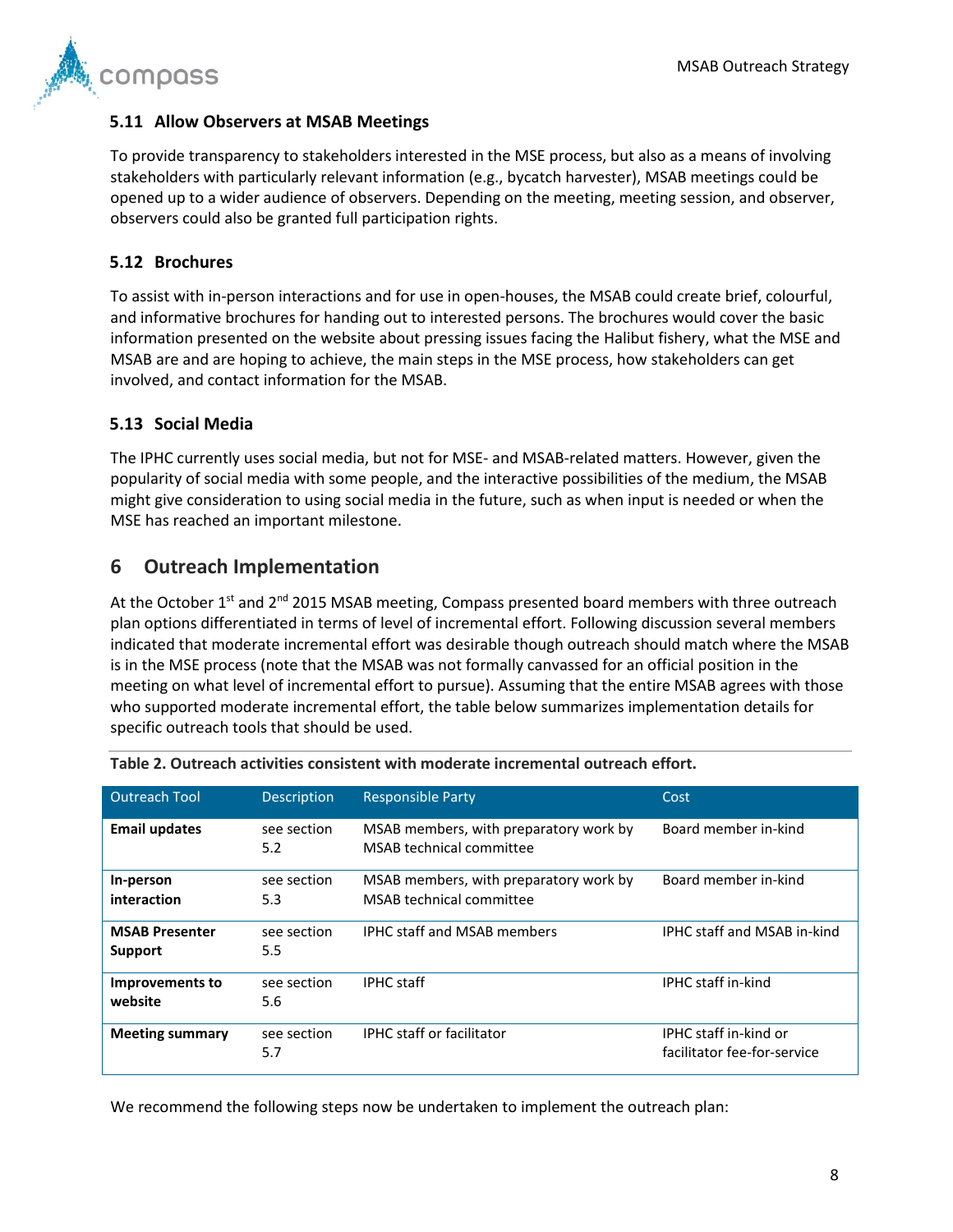

- 1. Confirm with staff and board members by end of 2015 their ability to undertake the suggested outreach plan activities outlined in [Table 2.](#page-11-4)
- 2. MSAB technical committee (i.e., co-chairs and agenda committee, or their successor) engage with IPHC staff regarding a protocol for when and how the MSAB should engage with its constituents and other stakeholder groups but also how regulators and other parties that the IPHC interacts with are engaged in MSAB activities (see section [3](#page-5-0) above for context).
- 3. MSAB technical committee (i.e., co-chairs and agenda committee, or their successor) finalize a plan (who, what, when, how) for email updates and confirm this plan with rest of MSAB members by end of year 2015. Implement email updates tool immediately following May 2016 meeting.
- 4. MSAB technical committee (i.e., co-chairs and agenda committee, or its successor) call on MSAB membership by end of 2015 to begin using executive summary materials from MSAB meeting summaries as the basis for their in-person interactions. Request that MSAB members prepare to share their experiences with the group at May 2015 MSAB meeting as part of an outreach session at the May 2015 meeting.
- 5. Staff prepare a MSAB powerpoint template for MSAB public presentations and gather or develop several slides that provide an overview of the Pacific Halibut MSE process that can be used in presentations by MSAB members by end of year 2015. Co-chairs from October 2015 meeting engage with staff about any other support need for upcoming IPHC annual meeting.
- 6. Staff draft revised and updated website content by end of November 2015. Staff confirm edits and changes with MSAB by end of December 2015 prior to new web content going live in early 2016.
- 7. Staff coordinate with MSAB co-chairs and agenda committee, or their successor, to improve the organization and usefulness of the MSAB's Office 365 on-line workspace for members' use in support of the Board's work and outreach activities.

Compass is implementing the changes to meeting summaries (notably development of executive summaries) for the October  $1<sup>st</sup>$  and  $2<sup>nd</sup>$  2015 meeting summary.

In the future, the MSAB may also want to consider formal evaluation of the MSAB outreach plan to gauge its success at reaching its outreach objectives. Possible criteria used in such an evaluation could include:

- stakeholder comprehension of the MSE process (indicating how well the outreach tools are informing stakeholders);
- response rates to constituent surveys and feedback documents, and the volume of correspondence and contact by stakeholders (indicating how well the MSAB is gathering input from stakeholders); and
- the content and nature interactions with stakeholders, including the level of satisfaction among stakeholders with the MSAB's outreach activities (indicating how well the MSAB is generating interest in the MSE process among stakeholders).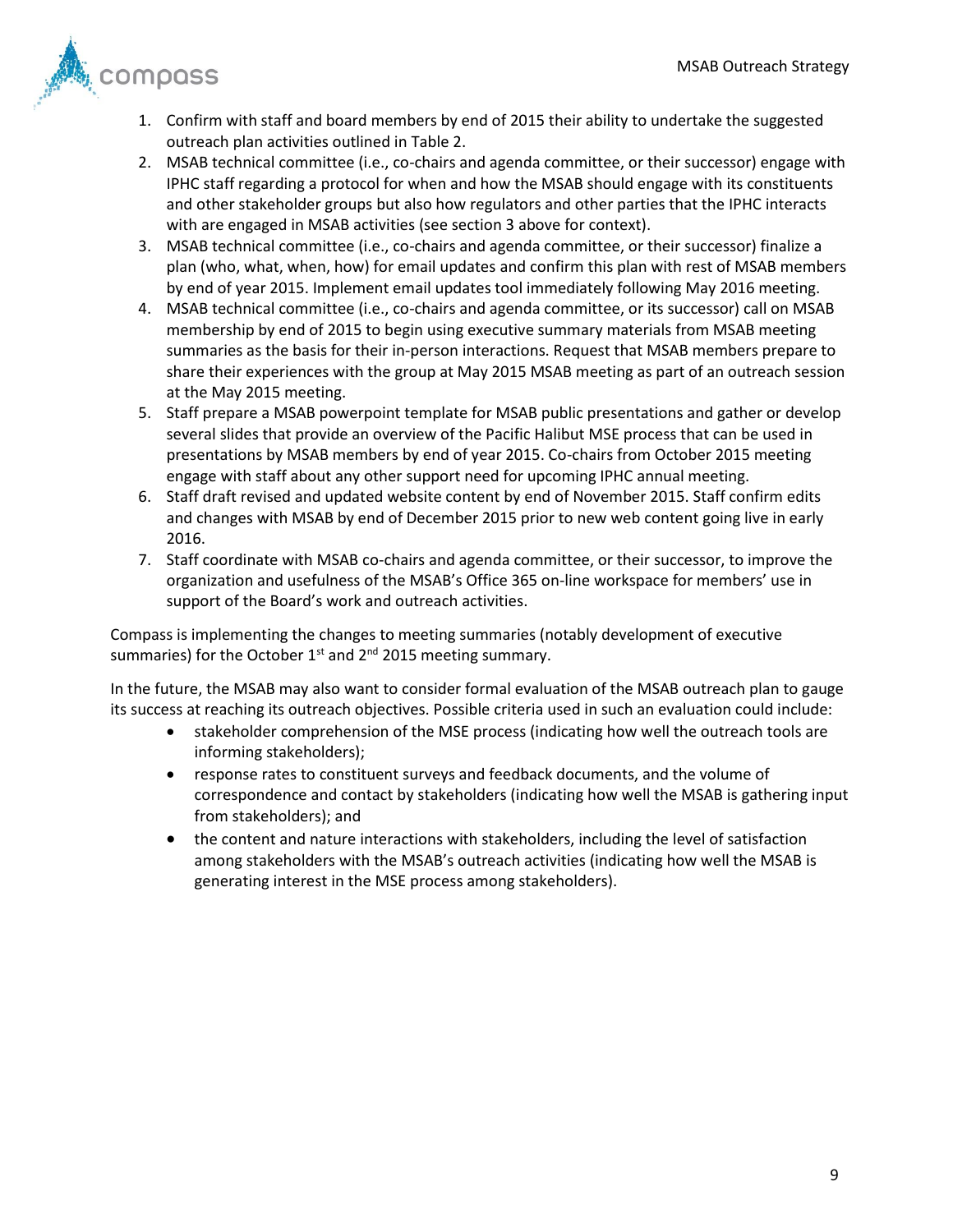

## <span id="page-13-0"></span>**Appendix A: Summary of Outreach Interviews**

This appendix presents a summary of input gathered in the 11 interviews we conducted with MSAB members.

Key challenges with MSAB outreach noted by interviewees included:

- outreach activities conducted by US MSAB members may be more challenging than that for Canadian MSAB members given the larger number of regulatory agencies and organizations involved;
- the infrequency of MSAB meetings can make it challenging for MSAB members to recall meeting content;
- the need to confront stakeholders' lack of understanding of the MSE process and associated fears that the MSAB may exert a disproportionate amount of influence on stock assessment and other technical considerations that have traditionally been the purview of the IPHC; and
- varying levels of technical expertise on the MSAB and within each members' constituent base, affecting such things as each members' ability to contribute equally and communicate similarly in in-person interactions with stakeholder constituents.

Interviewees' suggestions for improving MSAB outreach included:

- waiting to conduct outreach when the MSAB had substantial progress to report, such as tangible modeling results;
- providing stakeholder constituents with consistent and more regular updates on MSAB activities;
- meeting minutes need to be distributed more quickly;
- develop recommended approaches for members on how to communicate complex topics and ideas to constituents;
- staff could provide updates on MSE progress between meetings to MSAB members;
- update existing MSE presentations and other process summaries into a quick reference document that summarizes the MSE process and its objectives and timelines;
- develop a user manual for the Shiny Tool outlining the model assumptions and limitations along with a summary of the management questions it is well-suited to answer and those it is not wellsuited for; and
- gathering feedback from constituents on outputs of the Shiny Model to improve the understanding and progress of the MSAB.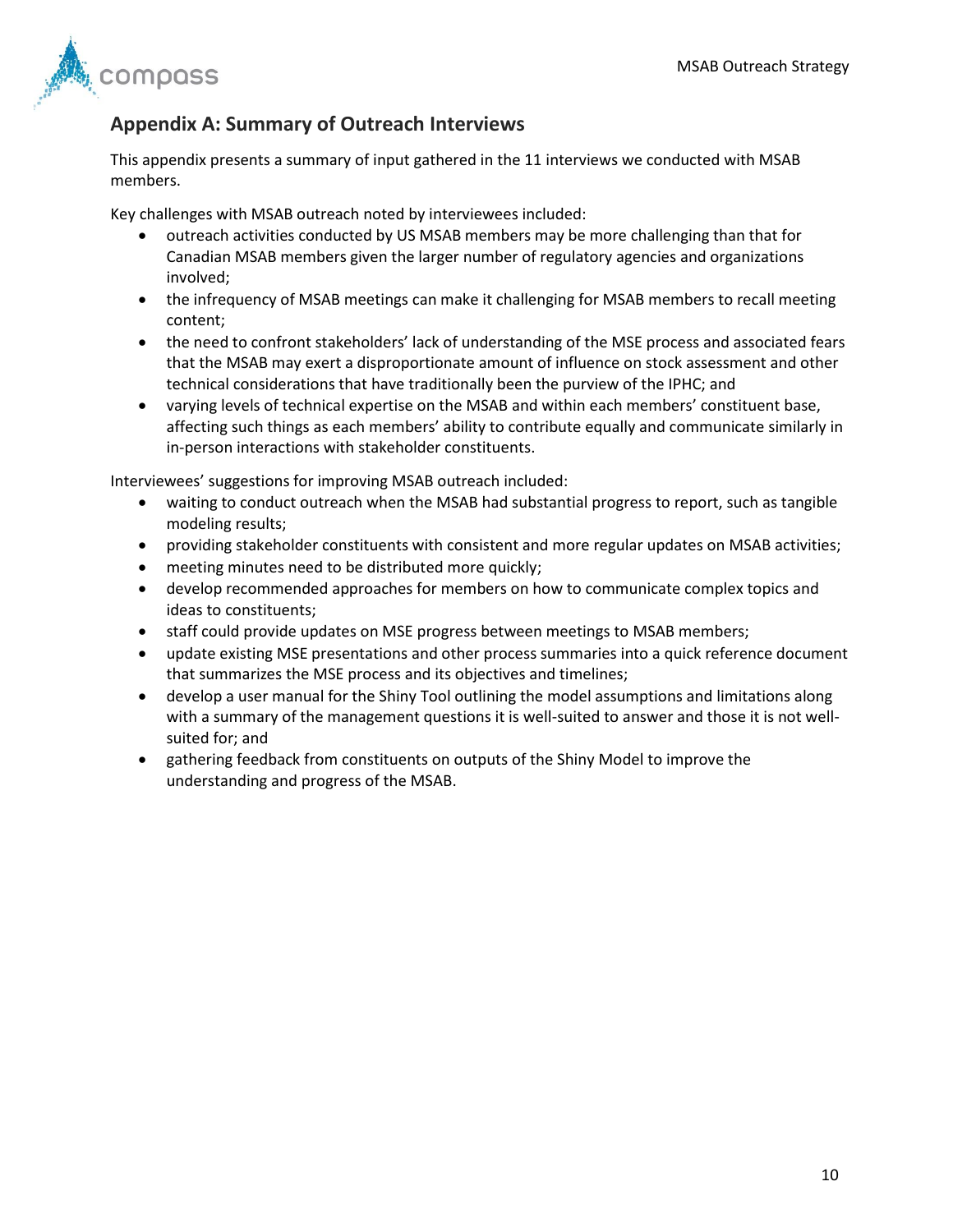

# <span id="page-14-0"></span>**Appendix B: Types of Public Participation**

The International Association for Public Participation identifies five types of participation and associated goals and 'promises' for each ([Table 3](#page-14-1)). The columns 'inform', 'consult', and in some cases 'involve' may be the most relevant to MSAB outreach.

|                                                      | <b>Inform</b>                                                                                                                                                         | <b>Consult</b>                                                                                                                                                           | <b>Involve</b>                                                                                                                                                                                                          | <b>Collaborate</b>                                                                                                                                                                                | <b>Empower</b>                                                             |
|------------------------------------------------------|-----------------------------------------------------------------------------------------------------------------------------------------------------------------------|--------------------------------------------------------------------------------------------------------------------------------------------------------------------------|-------------------------------------------------------------------------------------------------------------------------------------------------------------------------------------------------------------------------|---------------------------------------------------------------------------------------------------------------------------------------------------------------------------------------------------|----------------------------------------------------------------------------|
| <b>PUBLIC</b><br><b>PARTICIPATION</b><br><b>GOAL</b> | To provide the<br>public with<br>balanced and<br>objective<br>information to<br>assist them in<br>understanding the<br>problems,<br>alternatives and/or<br>solutions. | To obtain public<br>feedback on<br>analysis,<br>alternatives and/or<br>decision.                                                                                         | To work directly<br>with the public<br>throughout the<br>process to ensure<br>that public<br>concerns and<br>aspirations are<br>consistently<br>understood and<br>considered.                                           | To partner with the<br>public in each aspect of<br>the decision including<br>the development of<br>alternatives and the<br>identification of the<br>preferred solution.                           | To place<br>final<br>decision-<br>making in<br>the hands of<br>the public. |
| <b>PROMISE TO</b><br>THE PUBLIC                      | We will keep you<br>informed.                                                                                                                                         | We will keep you<br>informed, listen to<br>and acknowledge<br>concerns and<br>aspirations, and<br>provide feedback<br>on how public<br>input influenced<br>the decision. | We will work with<br>you to ensure that<br>your concerns and<br>aspirations are<br>directly reflected in<br>the alternatives<br>developed and<br>provide feedback<br>on how public input<br>influenced the<br>decision. | We will look to you for<br>advice and innovation in<br>formulating solutions<br>and incorporate your<br>advice and<br>recommendations into<br>the decisions to the<br>maximum extent<br>possible. | We will<br>implement<br>what you<br>decide.                                |

<span id="page-14-1"></span>

|  |  |  |  | Table 3. The public participation spectrum of the International Association for Public Participation. $^{\text{1}}$ |  |  |  |
|--|--|--|--|---------------------------------------------------------------------------------------------------------------------|--|--|--|
|--|--|--|--|---------------------------------------------------------------------------------------------------------------------|--|--|--|

Source[: http://iap2canada.ca/page-1020549.](http://iap2canada.ca/page-1020549)